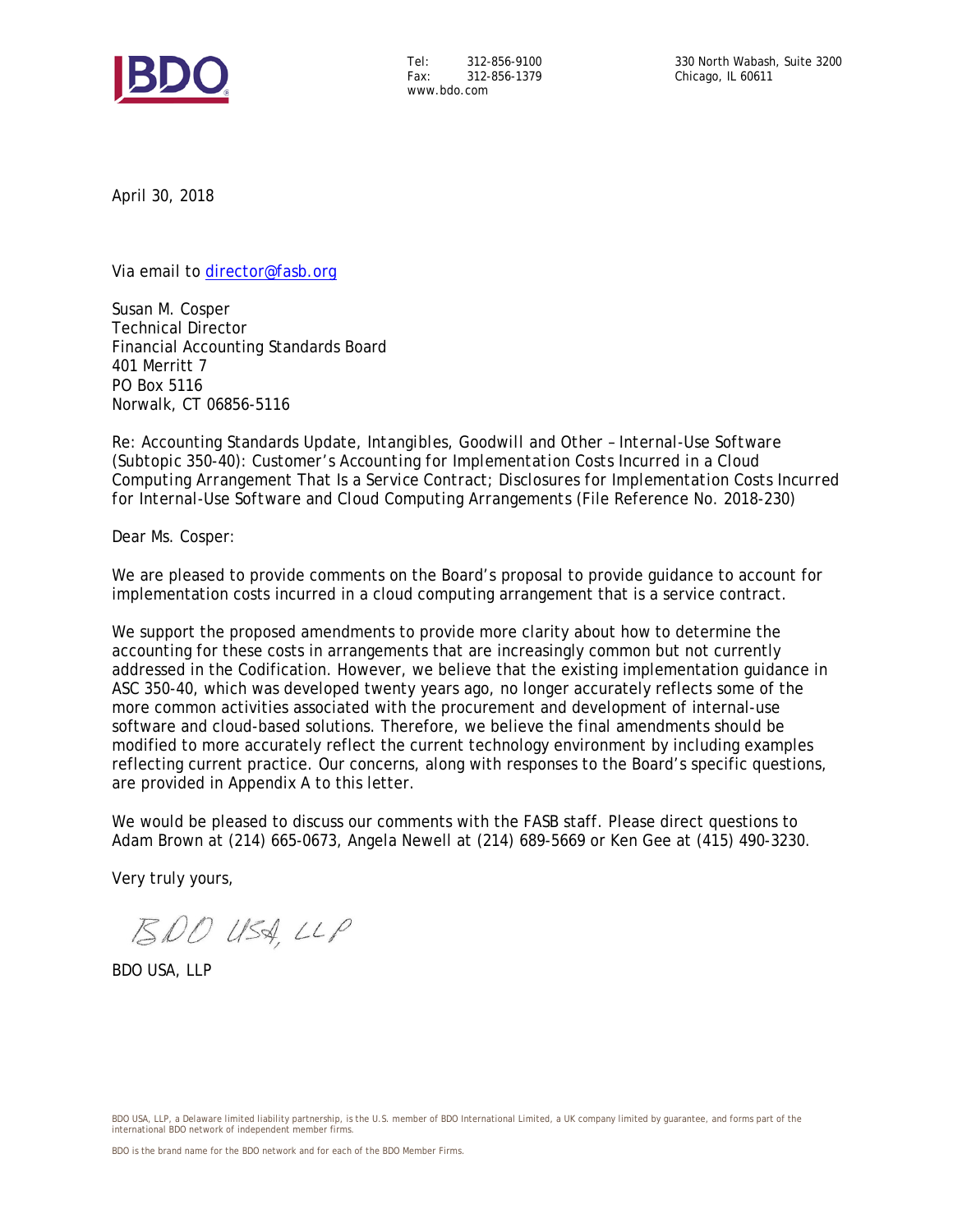Technical Director Financial Accounting Standards Board Page 2 of 4

## **Appendix A**

**Question 1: Should eligible implementation costs of a hosting arrangement that is a service contract be capitalized using the guidance on internal-use software, recognized in profit or loss over the term of the hosting arrangement as defined in this proposed Update, and presented in the same line item in the statement of income as the fee associated with the hosting arrangement? If not, what accounting is more appropriate and why?**

We acknowledge that the proposed approach is a compromise which applies a capitalization model that is already used in similar circumstances to hosting arrangements, while applying a different model in presenting the related expenses. We agree that this is the most practical and expedient approach, and we generally support the proposed model. Please see our response to Question 4 below.

**Question 2: This proposed Update includes an amendment to the definition of hosting arrangement in the Master Glossary. Do you agree with the amendment, and do you have any other concerns with the definition, as amended?**

We agree with the proposed amendment to the definition of "hosting arrangement" since we agree it is important to remove "licensing" from the definition.

#### **Question 3: Is additional guidance needed to determine whether the amendments in this proposed Update apply to arrangements that include a minor hosting arrangement?**

We do not believe that significant additional guidance is needed in the proposed Update. However, we do believe that defining "minor hosting arrangement" would assist in determining whether one exists.

## **Question 4: Can the guidance for determining the project stage (that is, preliminary project stage, application development stage, or post implementation stage) in Subtopic 350-40 be consistently applied to a hosting arrangement? Why or why not?**

We understand that the process of implementing a hosting arrangement is often very similar to the process of implementing an acquired software license. As such, we believe that the guidance for determining the project stage in Subtopic 350-40 can be consistently applied to hosting arrangements. However, to aid entities in executing the model, we recommend that the Board include examples specific to a hosting arrangement within the standard (or at least in the basis for conclusions).

Having said that, we also note that the guidance in Subtopic 350-40 was provided by Statement of Position 98-1, *Accounting for the Costs of Computer Software Developed or Obtained for Internal Use*, which was effective for fiscal years beginning after December 15, 1998. While this guidance was reflective of software development processes at that time, the industry has evolved substantially in the intervening twenty years. For instance, the guidance in Subtopic 350-40 relies on an outdated waterfall development approach based on a project stage that no longer reflects the process actually followed by most developers. Further, it does not readily lend itself to an entity's evaluation of the costs to develop and/or implement a software license or enter into a hosted arrangement. These factors underscore the importance of providing examples in the final ASU that reflect today's business environment.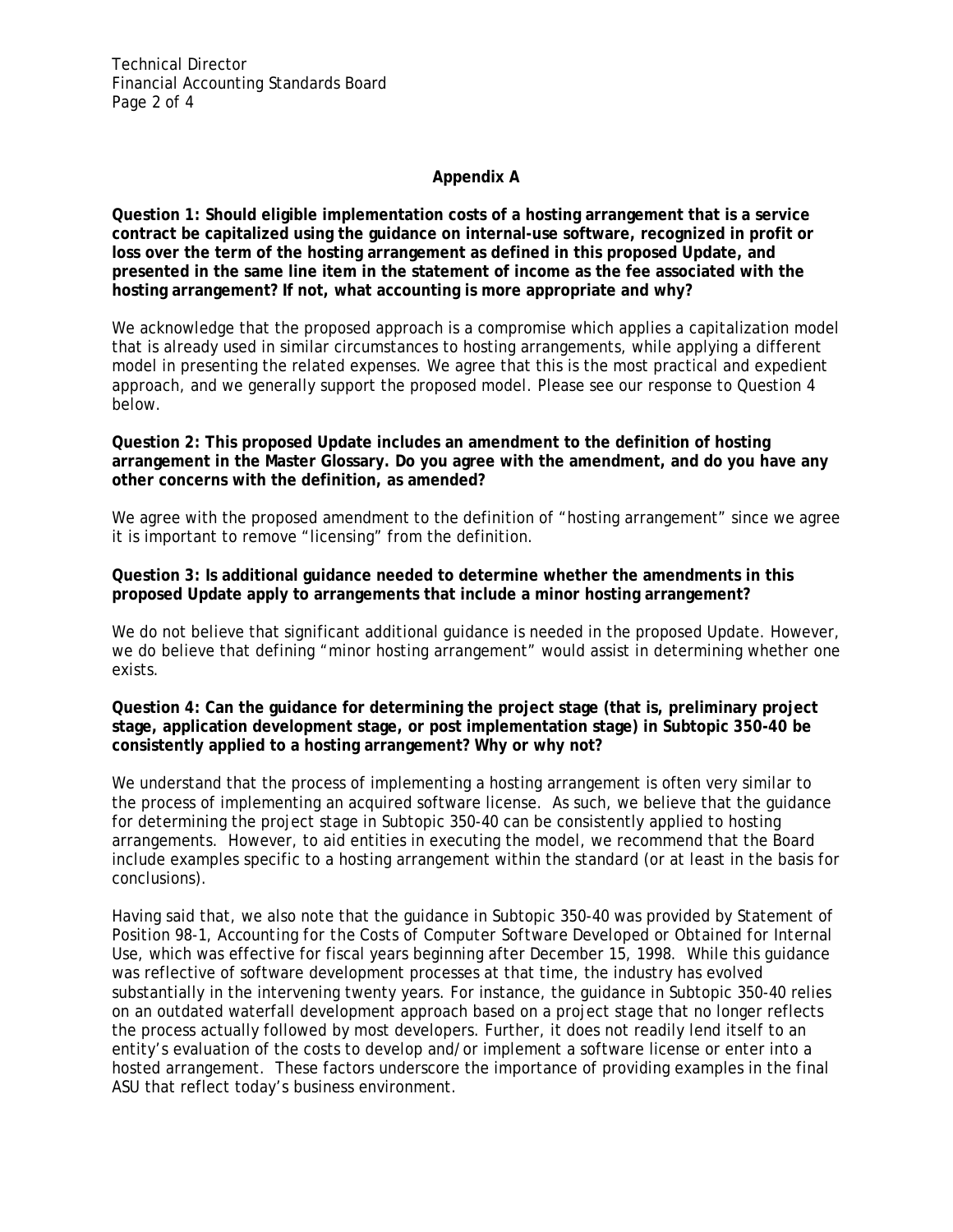Longer term, if the Board (or Task Force) becomes aware of significant operational challenges under the guidance in this project, we would support a new project to revisit the overall model for capitalizing internal-use software, including hosting arrangements.

# **Question 5: Should an entity apply an impairment model to implementation costs of a hosting arrangement that is a service contract that is different from the impairment model included in Subtopic 350-40? Why or why not?**

No, we believe that entities should apply the impairment model in Subtopic 350-40.We do not believe a new impairment model is necessary since the intent of the proposal leverages existing GAAP. Have selected Subtopic 350-40 for capitalization, we see no reason to look elsewhere for impairment guidance.

**Question 6: Do you agree with the disclosures included in the proposed amendments? If not, what additional disclosures do you recommend, or what disclosures should be removed and why?**

We agree with the disclosures included in the proposed amendments.

**Question 7: Should the disclosures included in the proposed amendments be applied to internal-use software and hosting arrangements that include a software license? Why or why not?**

Yes, we believe that all disclosures should be consistent.

**Question 8: Should an entity be permitted to elect prospective transition or retrospective transition? If not, please explain what transition method should be required and why. If an entity elects prospective transition, should the entity apply the transition requirements to each hosting arrangement, each module or component within a hosting arrangement, or costs of the hosting arrangement?**

We agree that an entity should be permitted to elect its transition method. In addition to the prospective and retrospective approaches, we believe that a modified retrospective (i.e., cumulative catch) transition should be included as a third alternative.

However, we believe that if an entity elects prospective transition, the entity should apply the transition requirements to an entire hosting arrangement that is in the process of being implemented, as opposed to only those arrangements that commence after the effective date. We do not believe that it would be appropriate to only capitalize a portion of the eligible costs associated with that project simply because those costs are incurred subsequent to the effective date, while expensing costs in earlier periods. Therefore, we recommend that the Board include specific transition guidance related to in-process implementation projects.

## **Question 9: Should an entity be required to provide the transition disclosures specified in the proposed amendments? If not, please explain what transition disclosures should be required and why.**

We agree with the proposed requirement that an entity should provide the specified transition disclosures included in the proposed amendments.